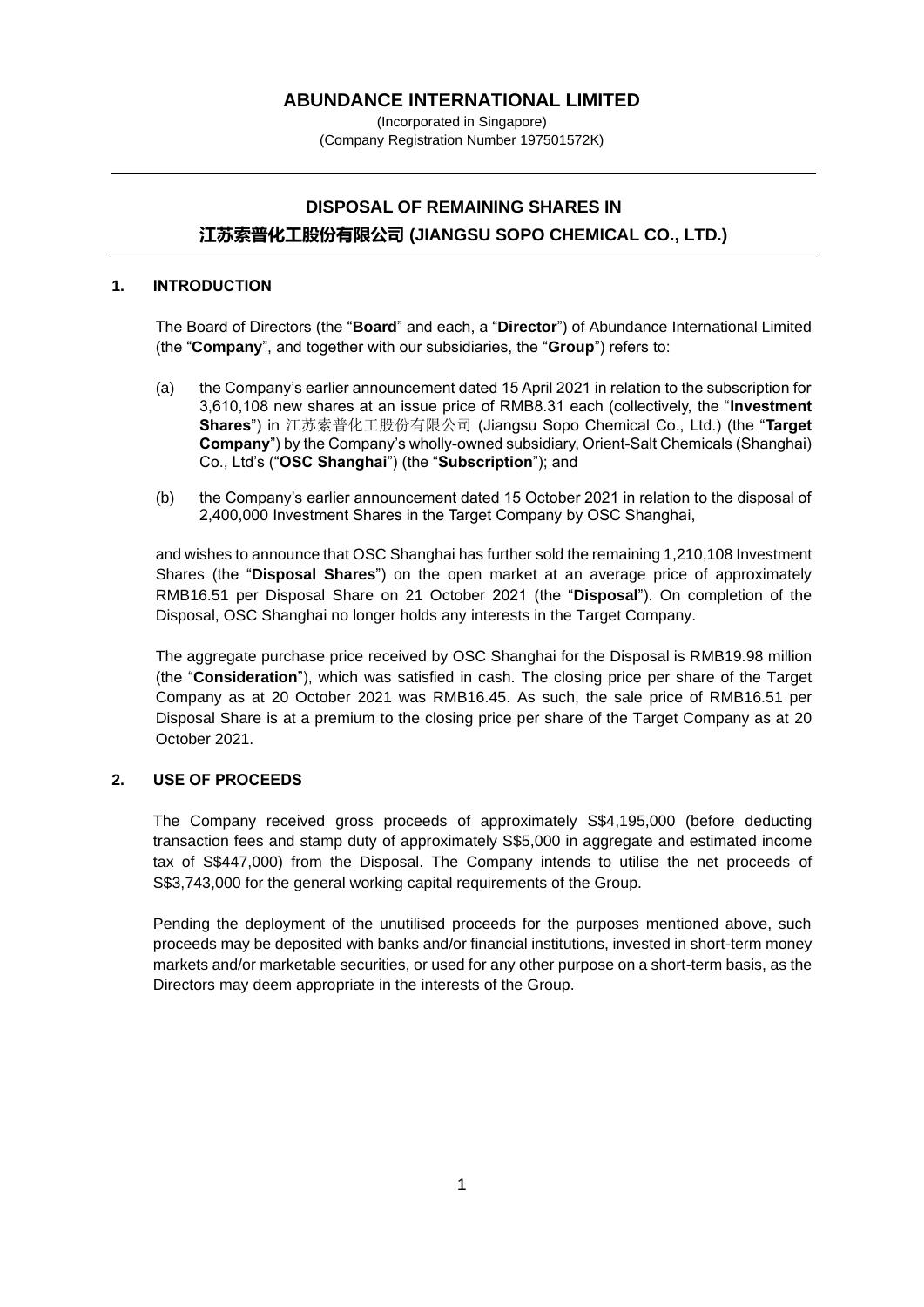# **3. AGGREGATE COST OF INVESTMENT**

As required under Catalist Rule 704(17)(b) relating to the sale of quoted securities, the Board wishes to announce the: (i) Group's aggregate cost of investment in quoted securities before and after the Disposal, and such amounts as a percentage of the latest audited consolidated net tangible assets of Group; (ii) the total market value of the Group's investment in quoted securities before and after the Disposal; and (iii) the amount of any provision for diminution in value of investment in quoted securities, as follows:

|       |                                                                                                                                                                                                | <b>Before the Disposal</b> | <b>After the Disposal</b> |
|-------|------------------------------------------------------------------------------------------------------------------------------------------------------------------------------------------------|----------------------------|---------------------------|
| (i)   | the<br>Aggregate<br>cost of<br>Group's<br>investment in quoted securities (S\$'000)                                                                                                            | 2,253                      | 141                       |
|       | Audited consolidated net tangible assets<br>of the Group as at 31 December 2020<br>(S\$'000)                                                                                                   | 25,057                     | 25,057                    |
|       | Aggregate cost of the<br>Group's<br>investment in quoted securities as a<br>of the latest audited<br>percentage<br>consolidated net tangible assets of the<br>Group as at 31 December 2020 (%) | 8.99                       | 0.56                      |
| (ii)  | market value of the Group's<br>Total<br>investment in quoted securities (S\$'000)                                                                                                              | 4,475                      | 140                       |
| (iii) | Amount of any provision for diminution in<br>value of investment in quoted securities<br>(S\$'000)                                                                                             | 0                          | 0                         |

#### **4. INFORMATION ON THE TARGET COMPANY**

The Target Company was incorporated in the People's Republic of China (the "**PRC**") and is listed on the Shanghai Stock Exchange. It is a major producer of acetic acid, ethyl acetate, ADC foaming agent and sulfuric acid. The Target Company is currently a major supplier of acetic acid to our Group. No introduction fees will be paid to any party in relation to the Disposal.

The closing price per share of the Target Company on 20 October 2021 was RMB16.45, and the market capitalisation of the Target Company was approximately RMB19.21 billion.

# **5. RATIONALE FOR AND BENEFITS OF THE DISPOSAL**

The Board believes that the Disposal is in the best interests of the Group and the shareholders of the Company, as it will enable the Group to realise the value of the Investment Shares. The Disposal will result in a positive net cash inflow of approximately S\$3,743,000, thereby improving the liquidity and working capital position of the Group.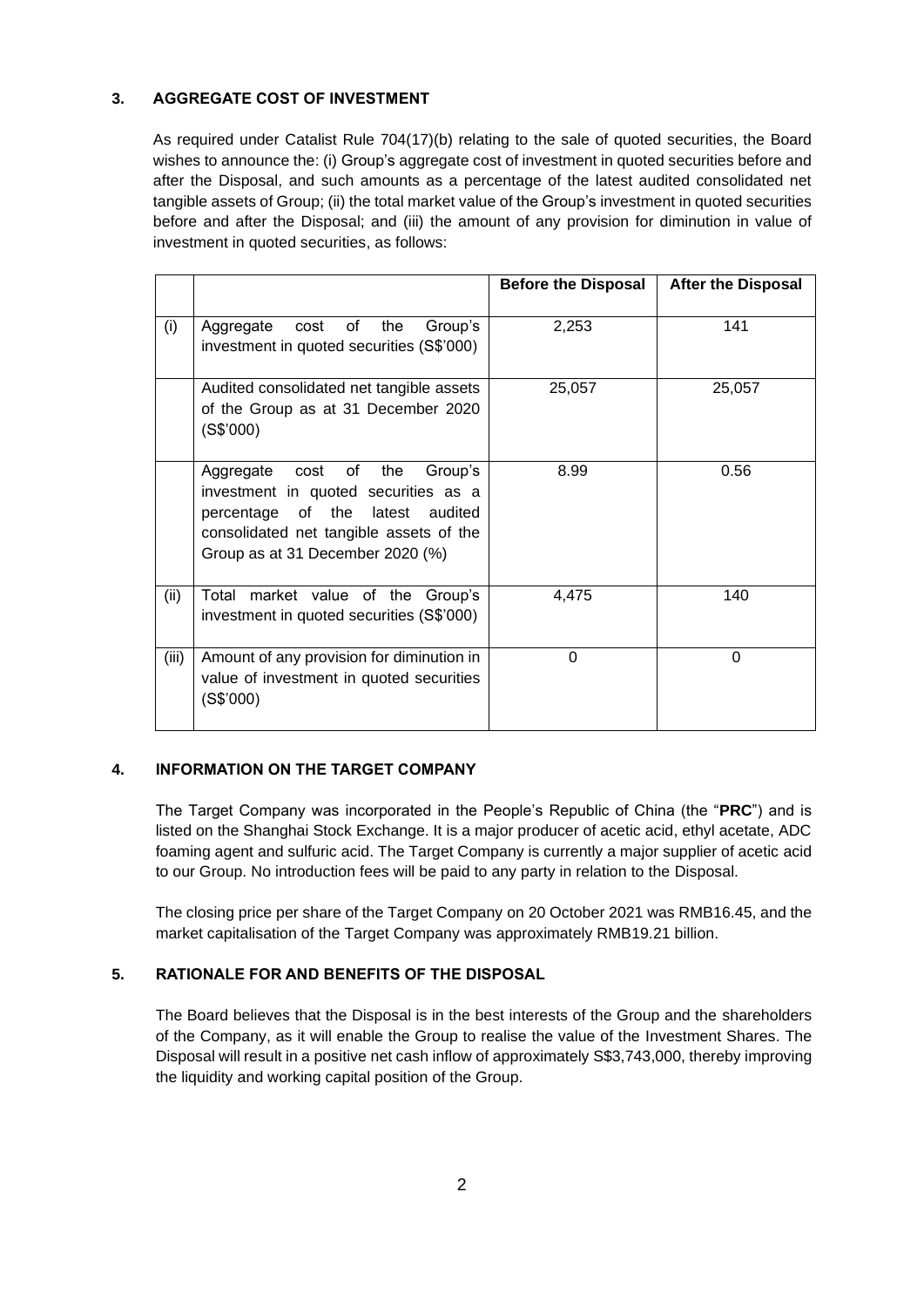#### **6. RELATIVE FIGURES COMPUTED ON THE BASES SET OUT IN RULE 1006**

Under Chapter 10 of the Catalist Rules, a disposal will be classified as a "major transaction" if any of the relative figures calculated on the bases set out in Rule 1006 of the Catalist Rules exceeds 50% and if so, shareholders' approval must be obtained for the "major transaction".

The relative figures computed on the relevant bases set out in Rule 1006 of the Catalist Rules in respect of the Disposal would be as follows:

| <b>Rule</b><br>1006 | <b>Base</b>                                                                                                                                                                       | Relative figure computed in<br>accordance with the bases<br>set out in Rule 1006 |
|---------------------|-----------------------------------------------------------------------------------------------------------------------------------------------------------------------------------|----------------------------------------------------------------------------------|
| (a)                 | The net asset value of the assets to be disposed of,<br>compared with the Group's net asset value                                                                                 | $2.41\%$ <sup>(1)</sup>                                                          |
| (b)                 | The net profits attributable to the assets disposed<br>of, compared with the Group's net profits                                                                                  | $3.76\%$ (2)                                                                     |
| (c)                 | The aggregate value of the consideration received,<br>compared with the issuer's market capitalisation<br>based on the total number of issued shares<br>excluding treasury shares | $8.75\%$ (3)                                                                     |
| (d)                 | The number of equity securities issued by the<br>issuer as consideration for an disposal, compared<br>with the number of equity securities previously in<br>issue                 | Not applicable                                                                   |

#### **Notes:**

- (1) Based on the unaudited consolidated financial statements of our Group for the six-month financial period ended 30 June 2021 ("**1H2021**"), the net asset value of the Group was approximately US\$33,846,000 (about S\$45,692,000, using an exchange rate of US\$1 to S\$1.35). Based on the latest unaudited financial statements of the Target Company for the same financial period, the net asset value of the Target Company was approximately RMB5,239,790,000 (about S\$1,100,356,000, using an exchange rate of 1 RMB to S\$0.21). As the Group had disposed of 0.10% of the existing share capital of the Target Company, the net asset value attributable to the Disposal Shares would be approximately S\$1,100,000.
- <sup>(2)</sup> Based on the unaudited consolidated financial statements of our Group for 1H2021, the net profit of the Group was approximately US\$7,313,000 (about S\$9,873,000, using an exchange rate of US\$1 to S\$1.35). Based on the latest unaudited financial statements of the Target Company for the same financial period, the net profit attributable to the Target Company was approximately RMB1,769,861,000 (about S\$371,671,000, using an exchange rate of 1 RMB to S\$0.21). As the Company had disposed 0.10% of the existing share capital of the Target Company, the net profit attributable to the Disposal Shares would be S\$372,000.
- (3) The consideration of RMB19.98 million (approximately S\$4.20 million, using an exchange rate of 1 RMB to S\$0.21) is compared against our Company's market capitalisation of S\$47.94 million, which is computed based on 1,281,688,706 issued shares of the Company in issue ("**Shares**") and the weighted average price of S\$0.0374 per Share transacted on 20 October 2021, being the market day preceding the date of the Disposal.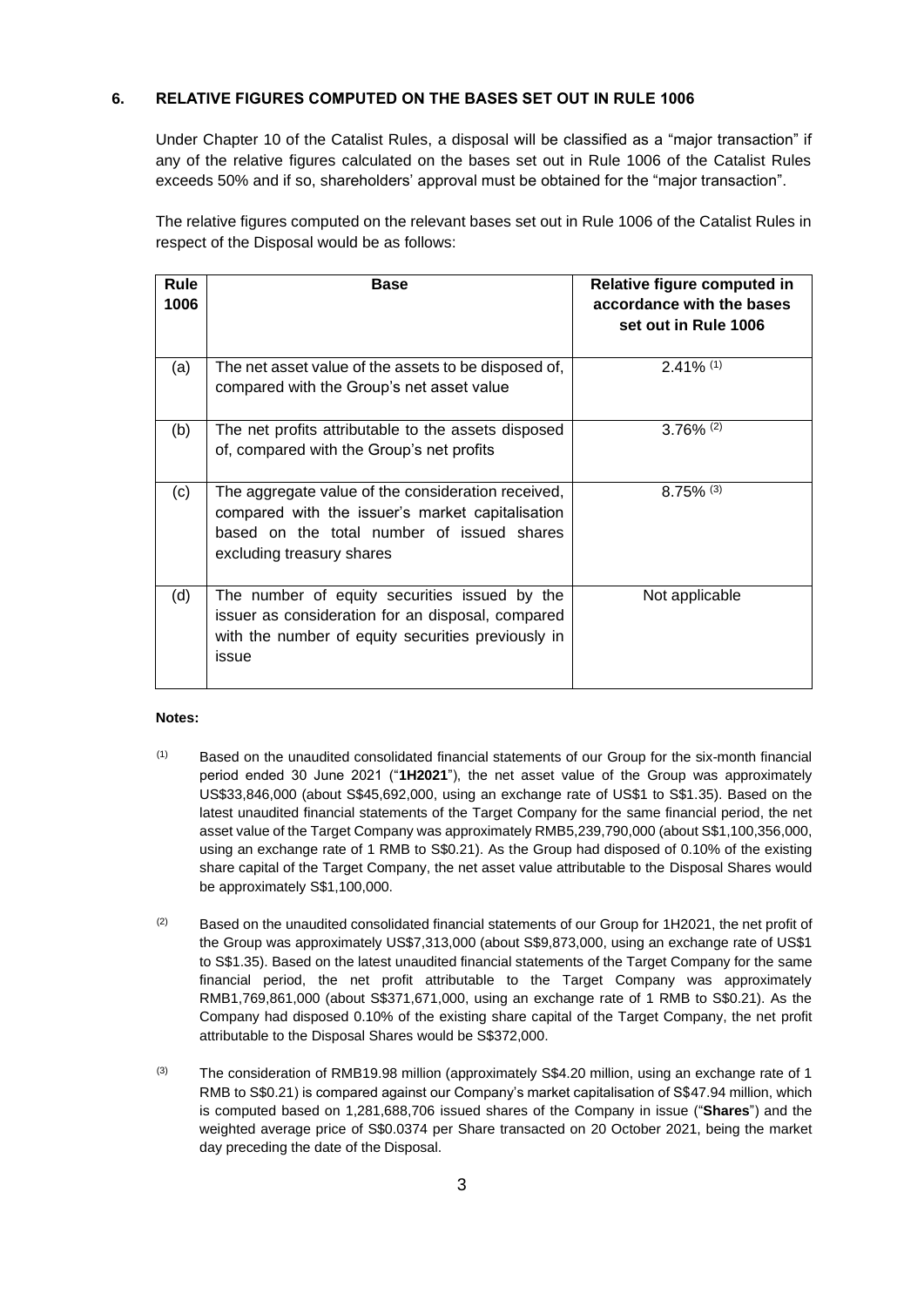As the relative figure computed under Rule 1006(c) of the Catalist Rules exceeds 5% but does not exceed 50%, the Disposal constitutes a "Discloseable Transaction" as defined under Rule 1010 of the Catalist Rules.

#### **7. FINANCIAL EFFECTS OF THE DISPOSAL**

The *pro forma* financial effects of the Disposal, based on (i) the audited consolidated financial statements of our Company and our Group for the financial period ended 31 December 2020 ("**FY2020**"), and (ii) the latest available audited financial statements of the Target Company for FY2020, and assuming the completion of the Disposal, are set out below. The *pro forma* financial effects are only presented for illustration purposes, and are not intended to reflect the actual future financial situation of our Company or our Group after the Disposal.

#### 7.1 **Net Tangible Assets**

Assuming that the Disposal had been completed on 31 December 2020, the effect on the net tangible asset ("**NTA**") per Share of our Company as at 31 December 2020 would be as follows:

|                                                                                        | As at 31 December<br>2020 | <b>Immediately</b><br>before the<br><b>Disposal</b> | <b>After the Disposal</b> |
|----------------------------------------------------------------------------------------|---------------------------|-----------------------------------------------------|---------------------------|
| <b>Consolidated NTA</b><br>attributable to the<br>shareholders (S\$'000)               | 25,057                    | $46,061^{(1)}$                                      | 46,353                    |
| Consolidated NTA per<br>share attributable to<br>the shareholders<br>(Singapore cents) | 3.90                      | 3.59(2)                                             | $3.62^{(2)}$              |

#### **Notes:**

- $(1)$  Based on the amount disclosed in the "After the Disposal" column as set out in the Company's earlier announcement dated 15 October 2021.
- (2) The number of Shares increased from 642,750,000 to 1,281,689,000 in January 2021 pursuant to the exercise of warrants.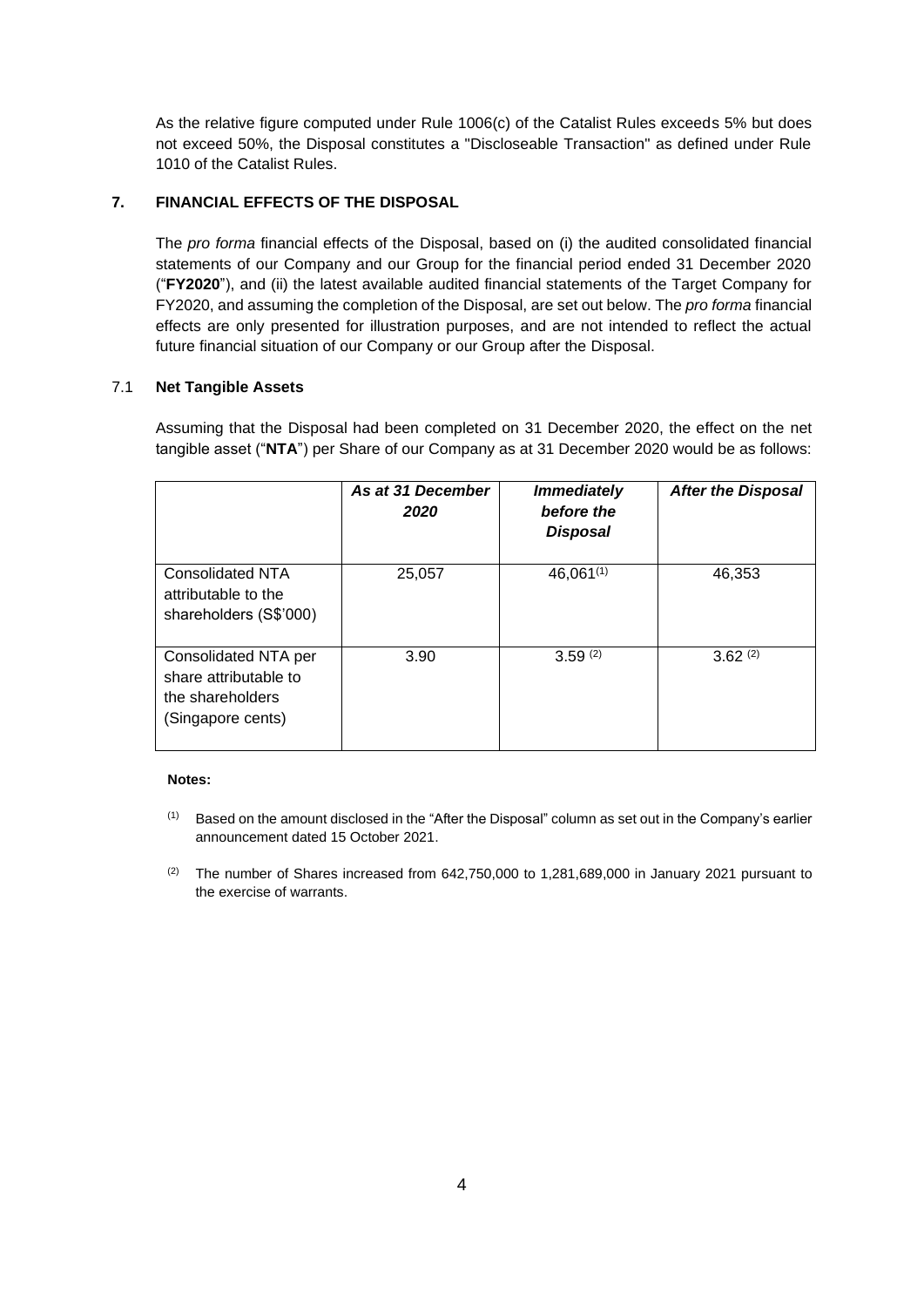### 7.2 **Earnings per Share**

Assuming that the Disposal had been completed on 1 January 2020, the effect on the earnings per Share of our Company for FY2020 would be as follows:

|                                                                                                   | <b>Before the Disposal</b> | <b>After the Disposal</b> |
|---------------------------------------------------------------------------------------------------|----------------------------|---------------------------|
| Consolidated (loss)/ profit attributable to<br>shareholders (net of tax) (S\$'000) <sup>(1)</sup> | (3, 469)                   | 1,155                     |
| Weighted average number of shares ('000)                                                          | 642,750                    | 642,750                   |
| (Loss)/ Profit per share attributable to<br>shareholders (Singapore cents)                        | (0.54)                     | 0.18                      |

# **8. VALUE OF THE DISPOSAL SHARES**

#### 8.1 Value of the Disposal Shares

Based on the unaudited consolidated financial statements of our Group for 1H2021, the book value of the Disposal Shares is approximately S\$3.90 million.

As at 30 June 2021, the unaudited NTA value of the Disposal Shares is approximately S\$1.05 million (or RMB5.00 million).

The weighted average price of the Target Company's shares as at 20 October 2021 (being the market day preceding the Disposal) is RMB16.49.

No valuation was conducted on the Disposal Shares.

#### 8.2 Excess of Proceeds over Book Value

The Consideration represents an excess of S\$297,000 over the book value of the Disposal Shares.

#### 8.3 Net Profit Attributable to the Disposal Shares and Gain on Disposal

Based on the unaudited consolidated financial statements of our Group for 1H2021, the fair value gains attributable to the Disposal Shares was approximately S\$1.79 million and there will be an estimated gain of S\$297,000 on the Disposal.

#### **9. INTEREST OF THE DIRECTORS AND CONTROLLING SHAREHOLDERS**

None of the Company's directors or controlling shareholders, or their respective associates, has any interest, direct or indirect, in the Disposal, other than through their respective shareholdings in the Company.

#### **10. SERVICE AGREEMENTS**

As at the date of this announcement, no person is proposed to be appointed as a Director of our Company pursuant to the Disposal.